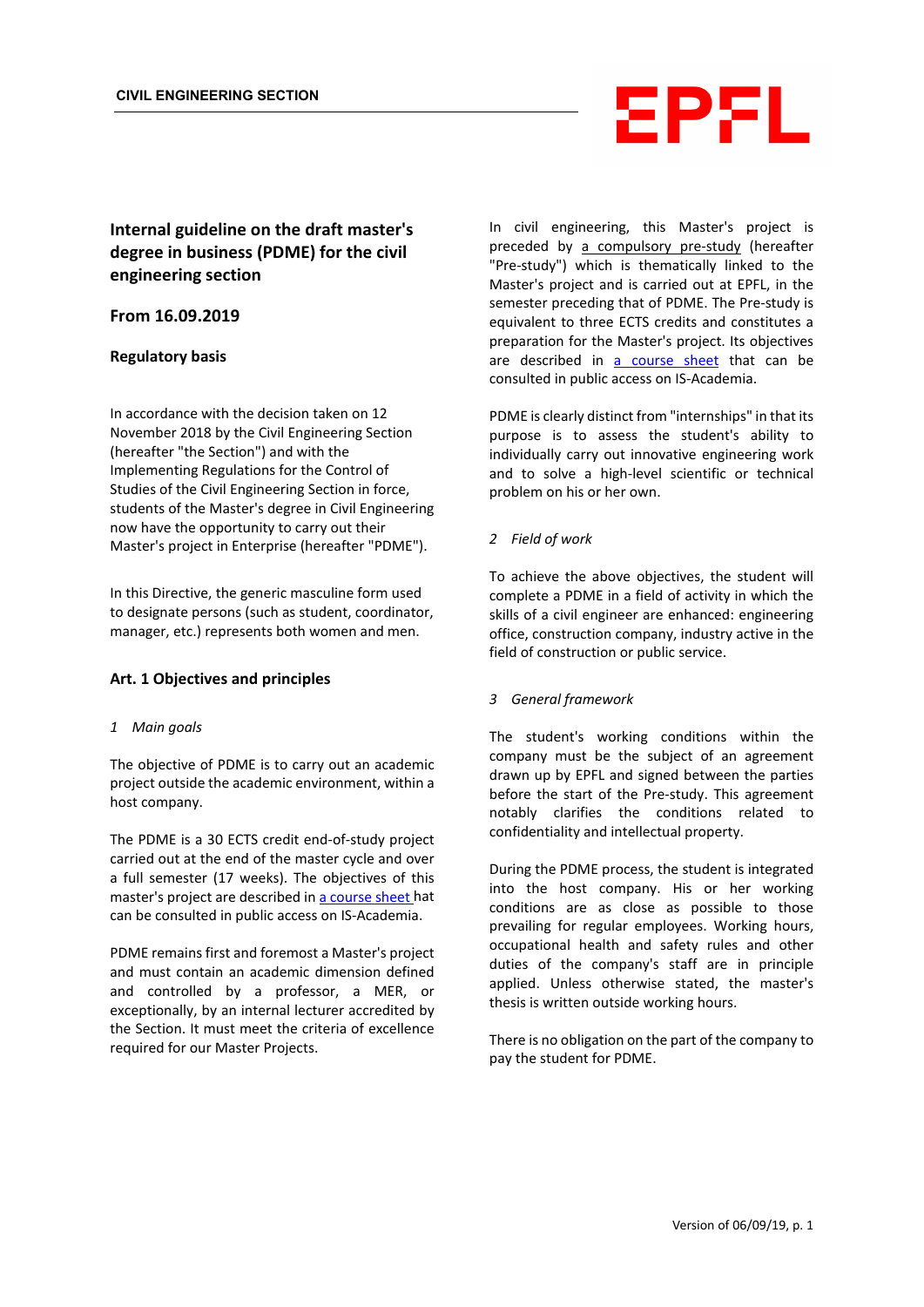

#### **Art. 2 Responsible bodies**

- *1 Head of EPFL*
- a. The EPFL Head of PDME (and Pre-study) is a professor or MER affiliated to the Civil Engineering section. Only the Director of the Section is authorised to authorise the supervision of the Master project by another collaborator of the School.
- b. The EPFL Head of Pre-Study and PDME is in charge of Pre-Study and PDME.
- c. The EPFL Head accepts the proposal for Prestudy and PDME on the basis of the description received from the company before the start of the Pre-study. In particular, he or she checks that the content of the PDME complies with EPFL requirements. He/she formally sends his/her agreement to the Section, together with a detailed description of the contents of the pre-study and PDME.
- d. In particular, he verifies that the student has the supervision, data and infrastructure necessary for his or her PDME within the host company. It ensures that the student carries out his or her own PDME.
- e. During PDME, he advises the student on the scientific aspects of the company's proposed PDME.
- f. He maintains regular contact with the company throughout the implementation of PDME. At the very least, he organizes an intermediate presentation of PDME with all the parties concerned.
- g. At the end of the PDME, it carries out its evaluation according to EPFL rules and using the examination protocol issued by the Section.
- *2 The Section*
- a. The Section informs students of PDME topic offerings through the dedicated IS-Academia portal.
- b. If needed, the Section gives students the necessary support in their dealings with companies or any other administrative matter related to Pre-Study or PDME.
- *3 Company*
- a. The Corporate PDME Manager (hereafter "the REE ") is responsible for the scientific supervision and conduct of PDME within the host company.
- b. He is the contact person for the Section within the company.
- c. He participates in the end-of-project evaluation of PDME.

#### **Art. 3 Choice of the company and PDME**

- a. It is the student's responsibility to find the host company for his or her PDME if it is not proposed by his or her EPFL Manager.
- b. He is assisted in this by the Section, which makes available on the IS-Academia portal a list of topics proposed by companies that could serve as PDME.
- c. The student may also solicit other PDME proposals from companies not listed in the IS-Academia portal.
- d. The student is not allowed to make a formal commitment to the company without having found a professor willing to supervise his or her PDME (see paragraph below).
- e. The EPFL Head must always give his agreement in principle to a PDME topic proposed by a company. He or she has the right to refuse to follow a PDME if the conditions discussed with the company do not suit him or her or do not respect the School's requirements in this matter.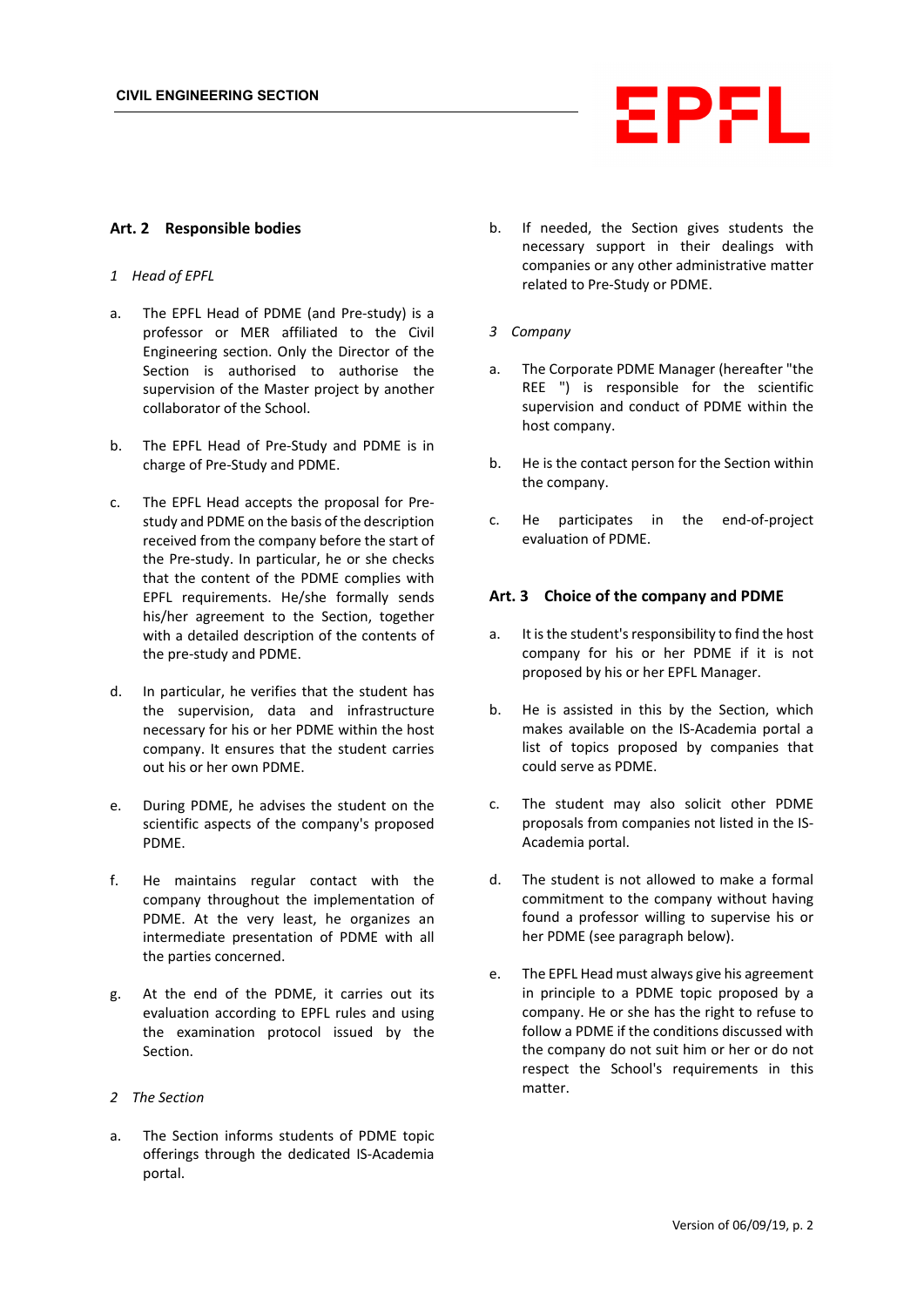# EPFL

- f. The practical organization of PDME is usually discussed directly between the company and the student.
- g. After agreement on the content, conditions and running of PDME, a tripartite agreement is signed by the student, a representative of the host company and the EPFL PDME Manager. A model agreement for PDME is provided by the Section upon request by the student. A copy of the duly completed and signed agreement is given to each party before the beginning of the Pre-study period.
- h. An additional copy of this agreement must be submitted by the student to the Section before the start of Pre-Study.

# **Art. 4 Procedure of PDME**

#### *1 PDME period and duration*

- *a.* To begin PDME, the student must, among other things, have successfully completed the mandatory internship in a company as well as the pre-study period.
- *b.* The official registration for PDME on IS-Academia is done by the student respecting the deadlines set by the EPFL Academic Service (SAC).
- *c.* The duration of PDME is 17 weeks. The start and end date of the master project is set by the academic calendar. Before the start of the PDME and on a reasoned proposal from the EPFL Head, the Section may extend the duration of the PDME to 25 weeks.
- *d.* The student and the company may mutually agree on the student's remuneration.
- *e.* The student is responsible for any costs incurred by PDME if they are not explicitly covered by the company.

#### *2 Supervision*

During the course of PDME, the student works under the responsibility and control of the "REE" or another person designated by the "REE".

#### *3 Problems and potential conflicts*

- a. The student or the "REE" informs the EPFL Head as soon as possible of any problem or conflict preventing the smooth running of the master project.
- b. In the event of a problem in work relations (mobbing, harassment, activities unrelated to the objectives, inadequate attitude of the student, etc.), student performance judged unsatisfactory by the "REE" or problems related to scientific or technical aspects, the EPFL Head acts as a mediator and proposes a solution.

# **Art. 5 Success of PDME**

#### *1 Review of PDME by the company*

- *a.* At least fifteen days before the PDME due date, the student must submit in writing (by email) the complete manuscript of his/her master project to the company, with a copy to the EPFL Director.
- *b.* After the return date mentioned above, the company has fifteen days to inform the student (with a copy to the EPFL Director) of any confidential parts of the manuscript (see PDME agreement).
- c. If the company does not respond within the aforementioned fifteen-day period, no part of the master's project will be considered confidential.

#### *2 PDME Rendering*

The student submits his or her final manuscript to the secretariat of the Section according to the modalities communicated to him or her by the Section.